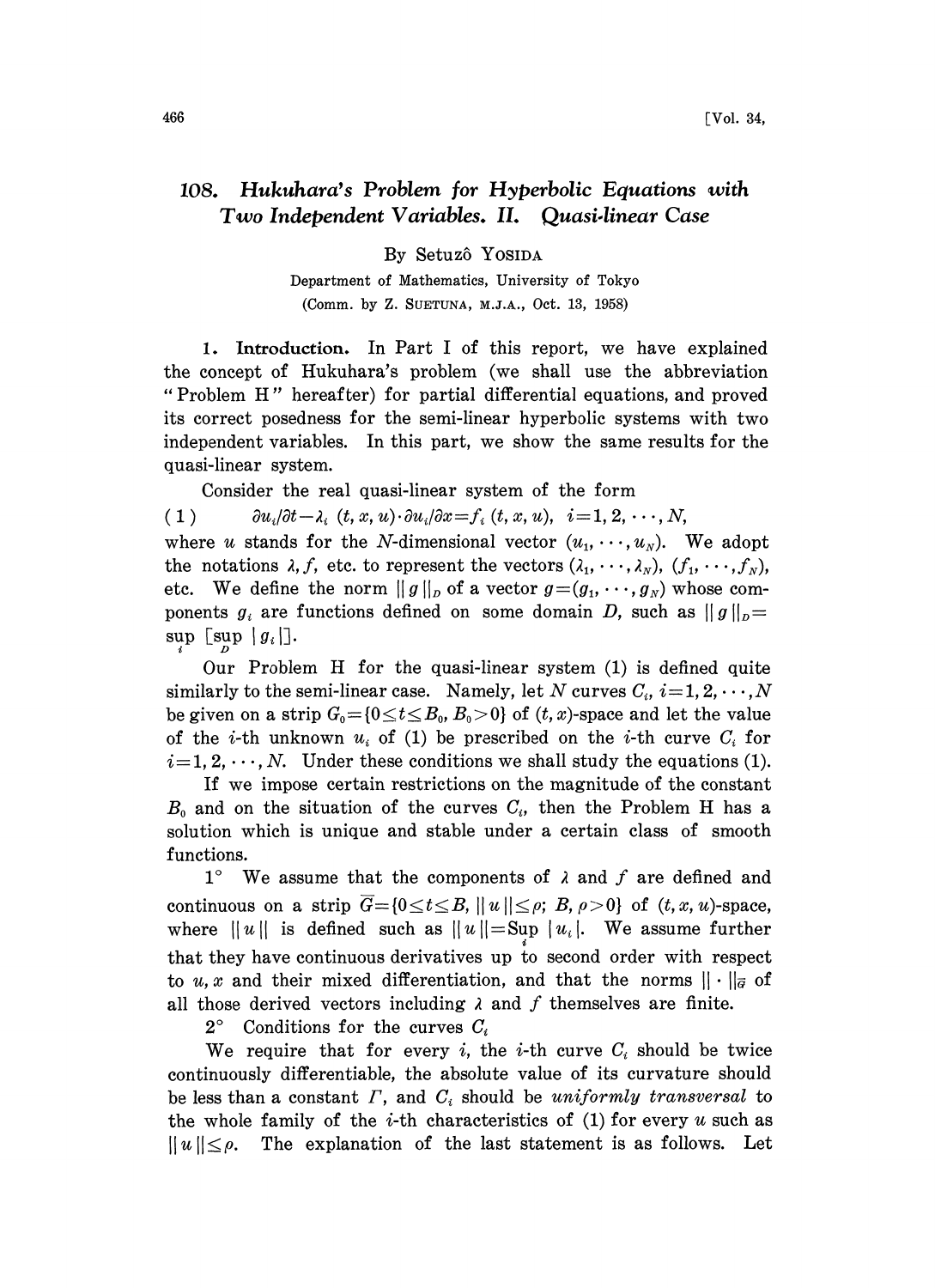$(t_0, x_0)$  be any point of  $(t, x)$ -space such as  $0 \le t_0 \le B_0$ . At this point the *i*-th characteristic  $l_i(u)$  of (1) has the direction coefficient  $-\lambda_i(t_0, x_0, u_0)$  $(t_0, x_0)$ , so that the set of direction coefficients  $\{-\lambda_i(t_0, x_0, u)\}_{\|\alpha\|\leq \rho}$  gives us the all possible directions of the i-th characteristic at this point. Our requirement is that the minor angle between the direction of the *i*-th curve  $C_i$  and that of any possible direction of the *i*-th characteristic  $l_i(u)$  should be bounded from below by a positive constant  $\theta$ . This requirement is satisfied by all curves nearly parallel to  $x$ -axis since we have assumed the finiteness of  $||\lambda||_{\overline{g}}$  in 1<sup>o</sup>.

3<sup>°</sup> Conditions for the prescribed values of the solution

We adopt the notation  $\phi_i(t,x)$  to represent the prescribed value of the *i*-th unknown of (1), so that  $\phi_i(t, x) = u_i(t, x)$  for all points of  $C_i$ ,  $i=1, 2, \dots, N$ . We assume that for every i,  $\phi_i$  is twice continuously differentiable along  $C_i$ , and that the inequalities  $|\phi_i| < \rho$ ,  $|\partial \phi_i|$  $\partial s_i \leq M_1, |\partial^2 \phi_i/\partial s_i|^2 \leq M_2$  hold with some constants  $M_1$  and  $M_2$ , where  $\partial/\partial s_i$  means the differentiation along  $C_i$ .<br>We define the *size* of the Problem H for the quasi-linear system  $\partial/\partial s_i$  means the differentiation along  $C_i$ .

We define the size of the Problem H for the quasi-linear system (1) as the set of constants B,  $\rho$ ,  $\Gamma$ ,  $\theta$ ,  $M_1$ ,  $M_2$  and the norms  $\|\cdot\|_{\bar{G}}$  of the derived vectors of f and  $\lambda$  mentioned in 1°. Under these assumptions  $1^{\circ}, 2^{\circ}, 3^{\circ}$ , a solution of the Problem H for the system (1) exists on the strip  $G_0 = \{0 \le t \le B_0\}$  of  $(t, x)$ -space, where  $B_0$  is determined by several inequalities which consist of the quantities derived from the size of the problem. The special choice of curves  $C_i$  and functions  $\phi_i$ does not affect the magnitude of  $B_0$  except their contributions to the size of the problem.

If we require that the norm of the derivative of the solution with respect to  $x$  should be less than a constant  $K$ , then the solution of the Problem H is unique and stable. More precisely, the breadth  $B_0$  of the domain  $G_0$  is determined by the inequalities involving the quantities derived from the constant  $K$  and the size of the problem, and the solution of the problem such as  $||u||_{\sigma_0} \le \rho$  and  $||\partial u/\partial x||_{\sigma_0} \le K$ , is unique and stable on  $G_0$ .

2. Existence of the solution. In this section we show the existence of the solution of the Problem H for the system (1) under the assumptions that the conditions  $1^\circ 2^\circ 3^\circ$  of § 1 are satisfied by it. To simplify the notations, we assume that  $f_i$  and  $\lambda_i$  are the functions of u only. The other cases can be treated quite similarly.

For the moment we impose on  $B_0$  merely the condition such as  $B_0 \leq B$  and proceed by formal calculations. Further conditions for  $B_0$ will be stated later.

We construct the sequence  $u^{(n)}$  successively by the sequence of the Problem H defined such. as

( 2 )  $\partial u_i^{(n+1)}/\partial t - \lambda_i (u^{(n)}) \cdot \partial u_i^{(n+1)}/\partial x = f_i (u^{(n)}), u_i^{(n+1)} = \phi_i$  on  $C_i$ ,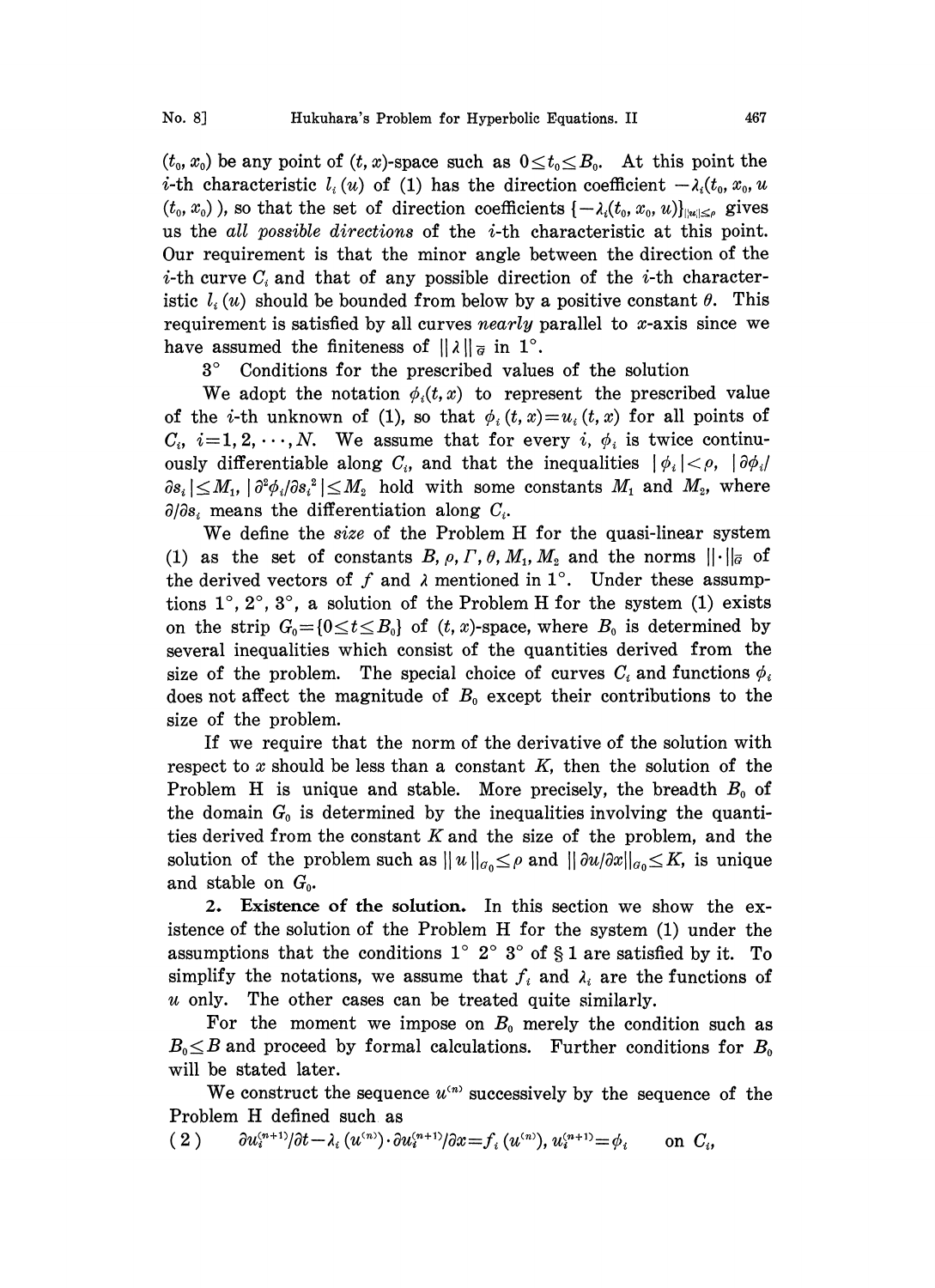## 468 S. YOSIDA [Vol. 34,

where we put  $u_i^{(-1)} \equiv 0$  for convenience sake. If we integrate the equations (2) along their characteristics  $l_i^{(n)}$  which pass through the point  $(t_0, x_0)$  and are expressed such as  $x = \psi_i^{(n)}(t)$ , then we obtain

$$
(3) \t u_i^{(n+1)}(t_0,x_0) = \phi_i(t_i^{(n)},x_i^{(n)}) + \int_{t_i^{(n)}}^{t_0} f_i(u^{(n)}(t,\psi_i^{(n)}(t)))dt,
$$

where  $(t_i^{(n)}, x_i^{(n)})$  means the intersecting point of  $l_i^{(n)}$  and  $C_i$ . Equations (2) are semi-linear (indeed linear) in the unknowns  $u_i^{(n+1)}$ , so that we can apply the theory of Part I and obtain for every  $n$  the unique solution  $u^{(n+1)}$  on a strip  $G_0 = \{0 \le t \le B_0\}$ , where  $B_0$  can be determined by the size of our quasi-linear problem independently of  $n$ . Every  $u^{(n+1)}$  is twice continuously differentiable with respect to x and satisfies the integral equations (3). If the constant  $B_0$  satisfies further inequalities, then  $u^{(n)}$  converges uniformly on  $G_0$  to a limit u which gives the solution of our problem. We shall explain the process briefly.

 $1^{\circ}$   $\|u^{(n)}\|_{a} \leq \rho$  for all n.

 $2^{\circ}$   $\|\partial u^{(n)}/\partial x_{0}\|_{a_{0}} \leq K$  for some constant K.

To prove it, the inequalities  $\left|\frac{\partial \psi_i^{(n)}(t)}{\partial x_0}\right| \leq \exp\left(B_0 \cdot M \cdot K\right)$  for  $0 \leq$  $t\leq B_0$ , are needed and proved by induction, where M is a constant derived from the size of the problem. The condition to be satisfied by  $B_0$  is the form  $M' \text{·exp}(B_0 \cdot M \cdot K) + B_0 \cdot M'' \cdot \text{exp}(B_0 \cdot M \cdot K) \cdot K \leq K$ , where  $M'$ ,  $M''$  are the constants derived from the size and  $K$  must be selected to satisfy the inequalities such as  $K > M'$  and  $K \ge ||u^{(0)}||_{\mathcal{G}_{\Omega}}$ .

Similarly the boundedness of  $\|\partial^2 u^{(n)}/\partial x_0^{\alpha}\|_{q_0}$  is obtained under the appropriate condition for  $B_0$ .

 $3^{\circ}$   $u^{(n)}$  converges uniformly on  $G_0$  to a continuous function u as  $n\rightarrow\infty$ .

Subtracting side by side from  $(2)$  the similar equations with n replaced with m, we have

$$
(4) \qquad \frac{\partial}{\partial t} \left[ u_i^{(n+1)} - u_i^{(m+1)} \right] - \lambda_i (u^{(n)}) \cdot \frac{\partial}{\partial x} \left[ u_i^{(n+1)} - u_i^{(m+1)} \right] = \frac{\partial u_i^{(m+1)}}{\partial x} \cdot \left[ \lambda_i (u^{(n)}) - \lambda_i (u^{(m)}) \right] + f_i (u^{(n)}) - f_i (u^{(m)}).
$$

As  $\lambda$  and  $f$  are Lipschitzian with some constants  $L$  and  $L'$  respectively, we have from (4) the inequality such as  $||u^{(n+1)}-u^{(m+1)}||_{a_0} \leq (K \cdot L+L')$ .  $B_0$ · $||u^{(n)}-u^{(m)}||_{a_0}$ , which reduces as m,  $n\rightarrow\infty$  to the formula  $d\leq$  $(K \cdot L+L') \cdot B_0 \cdot d$ , where  $d=\limsup_{n,m\to\infty} ||u^{(n)}-u^{(m)}||_{a_0}$  and K is the constant mentioned in 2°. If we impose on  $B_0$  the condition  $(K \cdot L + L')B_0 < 1$ , then we must have  $d=0$ , which assures us of the uniform convergence of  $u^{(n)}$  to a continuous limit function u. Consequently  $\psi_i^{(n)}(t)$  and  $(t_i^{(n)}, x_i^{(n)})$  of (3) converge uniformly on  $G_0$  to a limit  $\psi_i(t)$  and  $(t_i, x_i)$ , and u gives the solution of the integral equations such as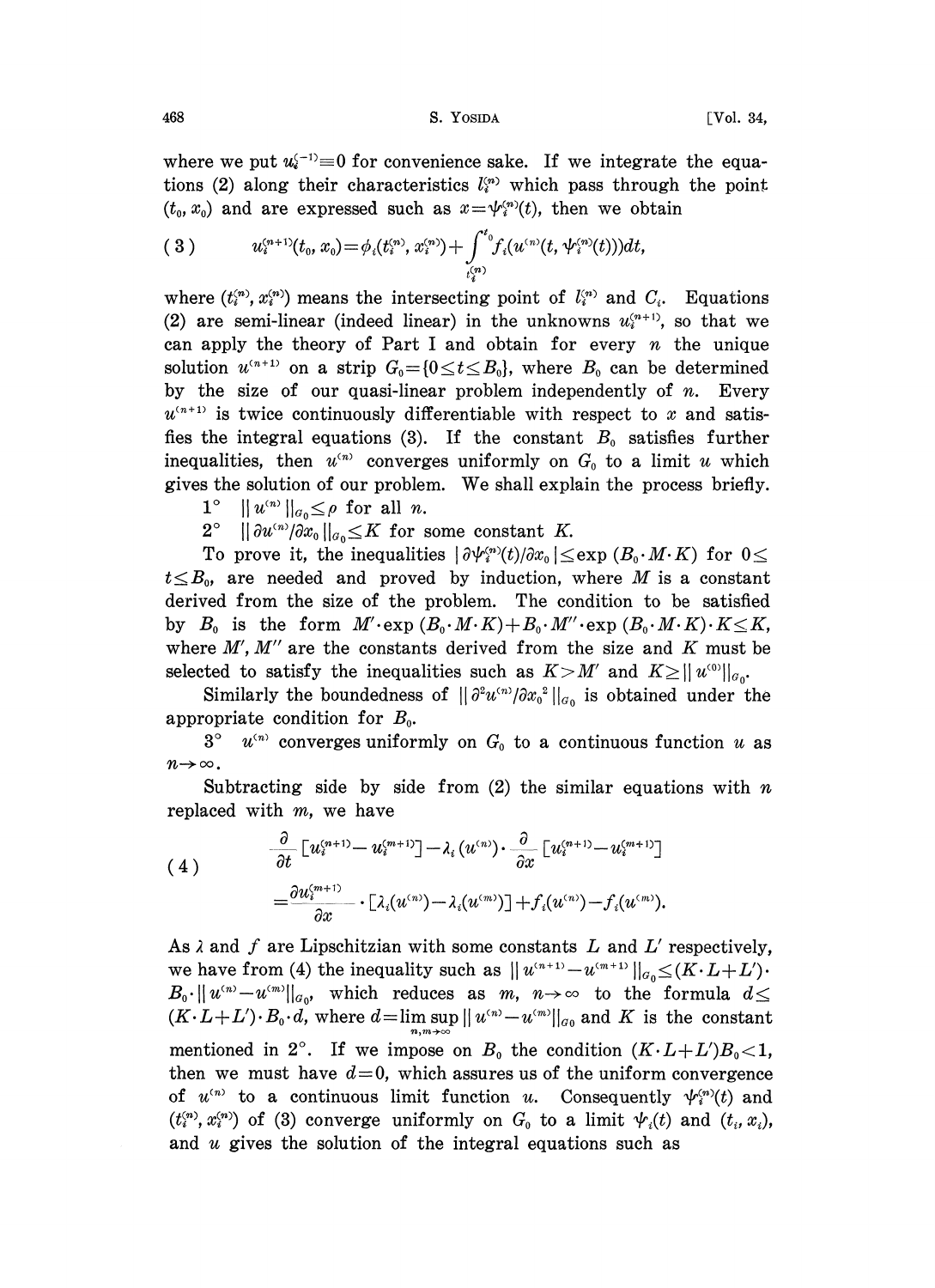No. 8] Hukuhara's Problem for Hyperbolic Equations. II 469

(5) 
$$
u_i(t_0, x_0) = \phi_i(t_i, x_i) + \int_{t_i}^{t_0} f_i(u(t, \psi_i(t))) dt.
$$

If we can prove the smoothness of the solution u of  $(5)$ , it will give the solution of our Problem H. The *i*-th component  $u_i$  of u is continuously differentiable in the direction of the curve expressed such as  $x = \psi_i(t)$ , whose direction coefficient is  $-\lambda_i(u(t, x)) = \lim_{h \to 0} -\lambda_i(u^{(n)}(t, x))$ , so that to prove the smoothness of  $u_i$ , it remains only to examine the differentiation in x-direction.

 $4^{\circ}$   $\partial u^{(n)}/\partial x_0$  converges uniformly on  $G_0$  as  $n \rightarrow \infty$ .

Differentiating (4) with respect to  $x_0$  and noticing that on the curve  $C_i$  the value of  $\left[\partial u_i^{(n)}/\partial x_0 - \partial u_i^{(m)}/\partial x_0\right]$  converges uniformly to 0 as  $m, n \to \infty$ , we can prove the inequality  $d\leq B_0\cdot M\cdot d$ , where

$$
d=\limsup_{m\to\infty}||\partial u^{(n)}/\partial x_0-\partial u^{(m)}/\partial x_0||_{\alpha_0}
$$

and  $M$  is a constant derived from the size of the problem. If we impose on  $B_0$  the condition  $B_0 \cdot M < 1$ , then we must have  $d=0$ , and  $\partial u^{(n)}/\partial x_0$  converges uniformly on  $G_0$ . Consequently, the limit u of  $u^{(n)}$ is continuously differentiable with respect to  $x$ , so that  $u$  belongs to class  $C<sup>1</sup>$  and gives the solution of the Problem H for the quasi-linear system (1).

3. Uniqueness and stability of the solution. The solution  $u$ of the Problem H for the system  $(1)$  is *unique* and *stable* on a certain strip  $G_0 = \{0 \le t \le B_0\}$  of  $(t, x)$ -space, if we require that u satisfies  $||u||_{\alpha_0} \leq \rho$  and  $||\partial u/\partial x||_{\alpha_0} \leq K$  with a constant K. We notice that the solution obtained in  $\S 2$  has these properties.

1° Uniqueness

Indeed, for any two such solutions  $u$  and  $v$  we should have

(6) 
$$
\frac{\partial}{\partial t} \left[ u_i - v_i \right] - \lambda_i(u) \cdot \frac{\partial}{\partial x} \left[ u_i - v_i \right] = \frac{\partial v_i}{\partial x} \left[ \lambda_i(u) - \lambda_i(v) \right] + f_i(u) - f_i(v).
$$

Since  $\lambda$  and  $f$  are Lipschitzian with constants  $L$  and  $L'$  respectively, integrating (6) along its characteristics, we can prove the inequality  $||u-v||_{a_0} \leq (K \cdot L + L') \cdot B_0 \cdot ||u-v||_{a_0}$ , so that if we impose on  $B_0$  the condition such as  $(K \cdot L + L') \cdot B_0 < 1$ , we must have  $u = v$  on  $G_0$ .

 $2^{\circ}$  Stability

Let two sets of data  $C_i$ ,  $\phi_i$  and  $\overline{C_i}$ ,  $\overline{\phi}_i$  be given whose contributions to the size are given by the same constants  $\Gamma$ ,  $\theta$ ,  $M_1$  and  $M_2$ . We assume that these data have the following properties. To any point  $(t_i, x_i)$  of  $C_i$ , we let correspond a point  $(\bar{t}_i, \bar{x}_i)$  of  $\bar{C}_i$  which is the intersecting point of  $\overline{C}_i$  and one of the possible characteristics  $l_i(u)$  through the point  $(t_i, x_i)$ . Namely,  $l_i(u)$  is expressed as  $x = \psi_i(t)$  by the solution